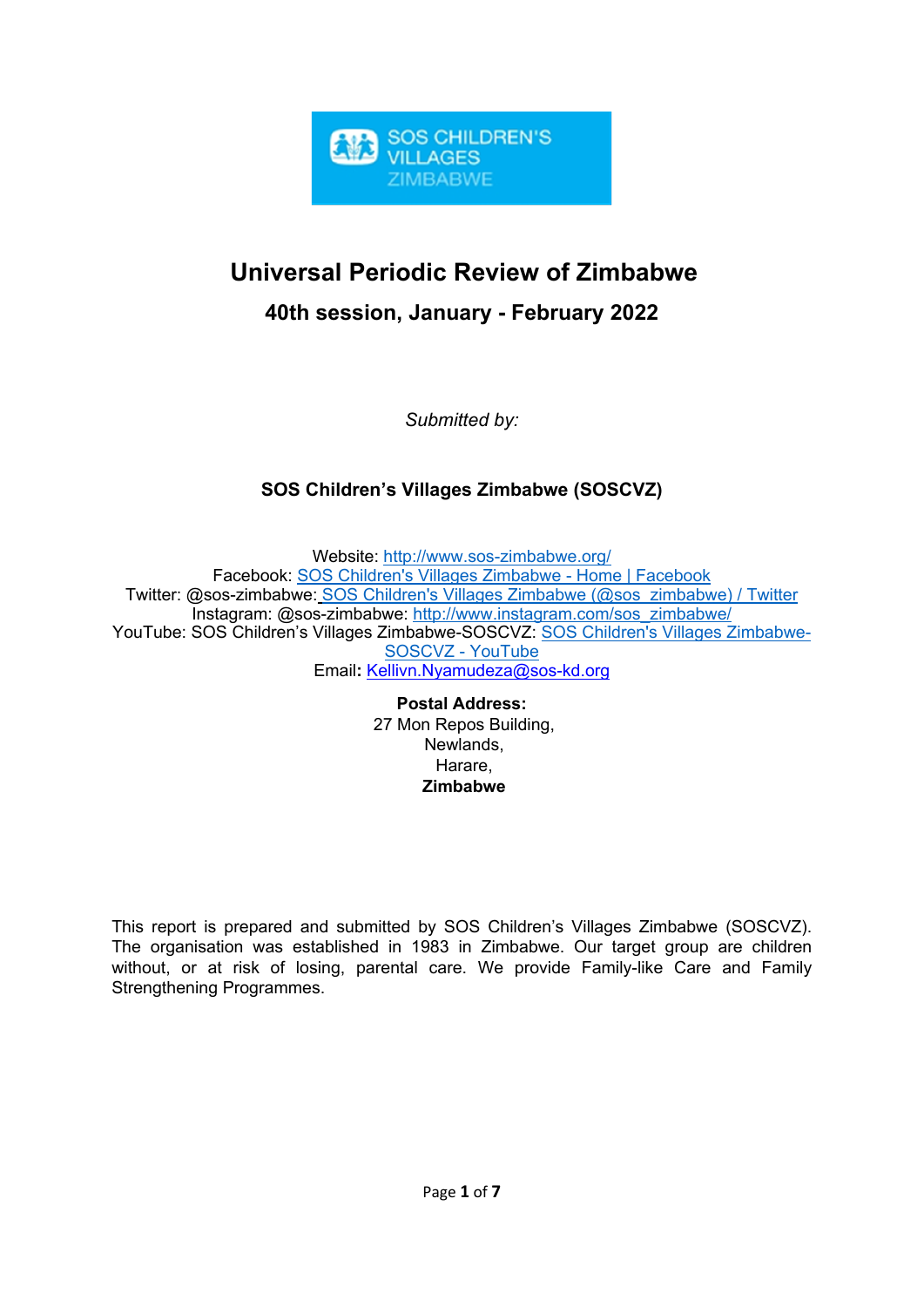#### **I. INTRODUCTION**

- 1.1 Traditionally, Zimbabweans have cared for children in the unfortunate event that their birth parents cannot do so. Due to the prevailing socio-economic climate and the effects of HIV and AIDS, orphans and vulnerable children have found themselves struggling to survive. This has increased pressure on the extended families and communities who have traditionally provided care. Accordingly, the Zimbabwe National Orphan Care Policy (1999) recognises the family, extended family and community as the ideal place for <sup>a</sup> child to develop. Where these systems fail to cater for the child, adoption and foster care are presented as alternatives with institutionalisation being the last resort.
- 1.2 The African Charter on the Rights and Welfare of the Child (ACRWC) and the United Nations Convention on the Rights of the Child (UNCRC) provide for <sup>a</sup> child to be cared for by his/her family or by the state should the family be unable to do so. The exact number of children in formal alternative care in Zimbabwe is unknown as there has not been any efforts to establish the number and situation of alternative care at national level. However, Civil Society Organisations focusing on their specific areas of work have commissioned studies.
- 1.3 The current SOS Children'<sup>s</sup> Villages report focuses on birth registration, alternative care and after care.

#### **II. BIRTH REGISTRATION**

#### *A. Second-cycle UPR Recommendations*

2.1 During the last UPR of Zimbabwe, the Government of Zimbabwe (GoZ) supported all recommendations related to the right to <sup>a</sup> name, identity, and nationality addressed by the Holy See1, Mexico2, Namibia3, Kenya<sup>4</sup>, Turkey<sup>5</sup>. However, the situation on the ground remains unchanged.

#### *B. Legal and Institutional Framework*

- 2.2 The Births and Deaths Registration Act (1986) has discriminatory provisions premised on distinguishing children born out of wedlock and section 12 does not allow fathers to register their children in the absence of <sup>a</sup> mother or maternal relative when children are born out of wedlock.
- 2.3 The provision of the Citizenship Act (1984), which prohibits dual citizenship, is inconsistent with the Constitution of Zimbabwe. Efforts towards alignment with the Constitution though underway have been slow and taken more time than

<sup>&</sup>lt;sup>1</sup> Holy See UPR Recommendation 132.78,

<sup>2</sup> Mexico UPR Recommendation 132.80

<sup>3</sup> Namibia UPR Recommendation 132.79

<sup>4</sup> Kenya UPR Recommendation 131.62

<sup>5</sup> Turkey UPR Recommendation 131.61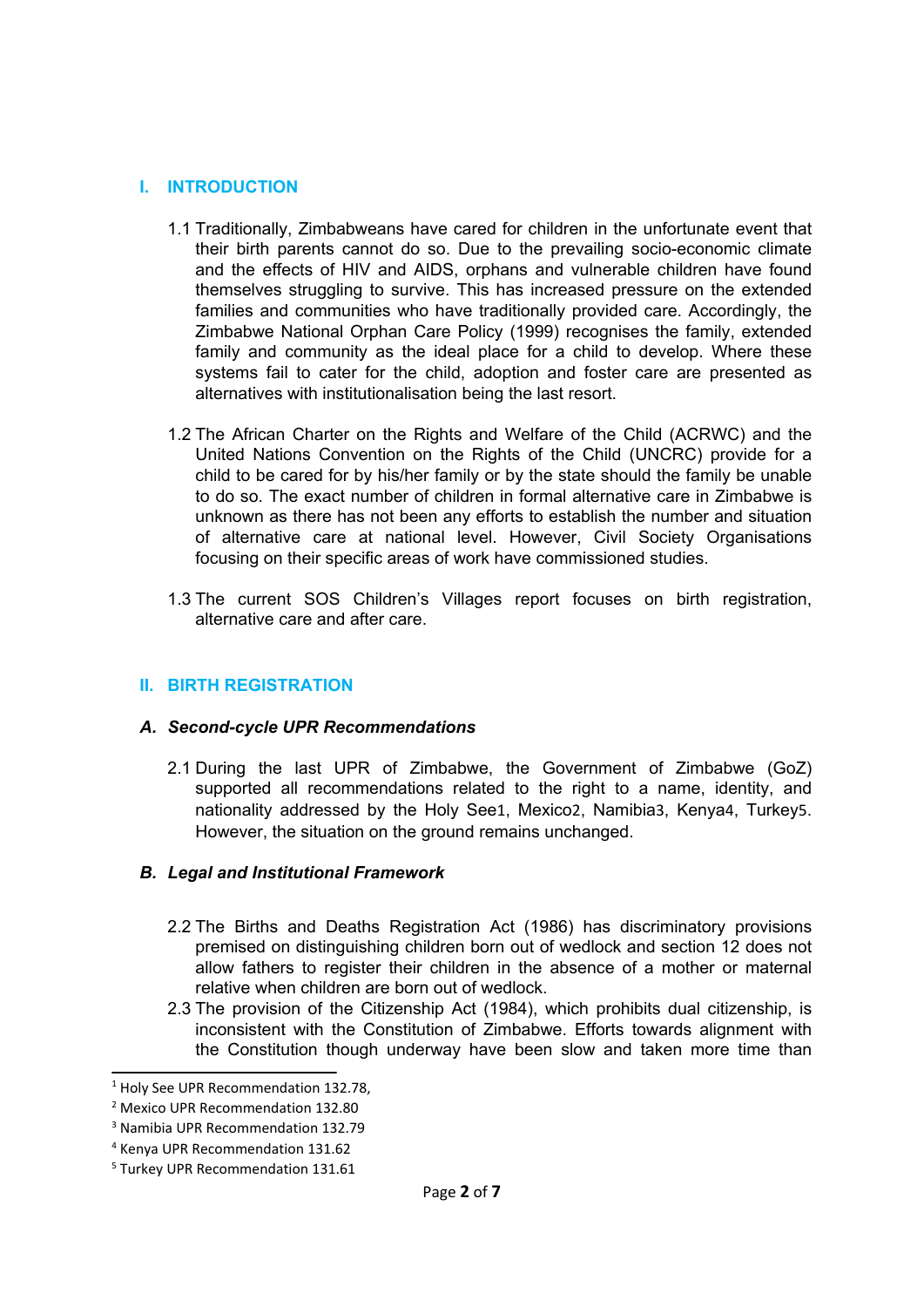expected.

2.4 The Government of Zimbabwe has mandated the Registrar General'<sup>s</sup> Department to ensure that births and deaths events are recorded timeously. The Registrar General's office is well known for demanding bribes $\rm^6$ , long queues and rude behaviour from the public officials. Lack of decentralisation of the department requires people in rural areas to travel long distances to acquire birth certificates.

# *C. Promotion and Protection of Human Rights on the Ground*

- 2.6 Access to identity documents remains challenging for children and parents in Zimbabwe. A name and nationality are every child'<sup>s</sup> right, enshrined in the Convention on the Rights of the Child and other international treaties
- 2.7 Birth registration remains an important aspect of the enjoyment and realisation of children'<sup>s</sup> rights. However, yawning gaps exist in the process of acquiring birth certificates for children in Zimbabwe.
- 2.8 Acquiring <sup>a</sup> birth certificate can be <sup>a</sup> nightmare for children and young people in care but with traceable relatives. The process requires key relatives to be present and provide testimony before government officials. This becomes difficult for children born out of wedlock, children born from incest and children whose paternity is challenged.
- 2.9 Knowledge gaps, attitude problems and practices, which both duty bearers and citizens have towards birth registration has a negative impact on children. Children and young people without birth certificates struggle to participate in sport and acquiring travel documents like passports and emergency travel documents (ETDs). Their right to identity is severely compromised.

# *D. Recommendations*

We recommend to the Government of Zimbabwe to:

- 2.10 Review the Birth and Death Registration Act and the relevant administrative procedures to ensure free and universal birth registration, including for children born out of wedlock.
- 2.11 Expedite the introduction of online registration facilities in addition to the existing options and ensure greater access for people living in rural and remote areas, as well as make it easy for children and young people to obtain identity documents.
- 2.12 Provide capacity building of the Registrar General'<sup>s</sup> staff who are mandated to process birth certificates.
- 2.13 Develop special measures for children and young people who have care experience to receive identity documents in the shortest possible time and ensure that the short birth certificate is recognised and accepted by all government and private institutions.
- 2.14 Conduct awareness raising campaigns on the importance of birth registration as well as the process for acquiring <sup>a</sup> birth certificate and other identity documents for children and young people.

<sup>6</sup> Zimbabwe Human Rights Commission: Report on National Inquiry on Access to Documentation in Zimbabwe April 2020.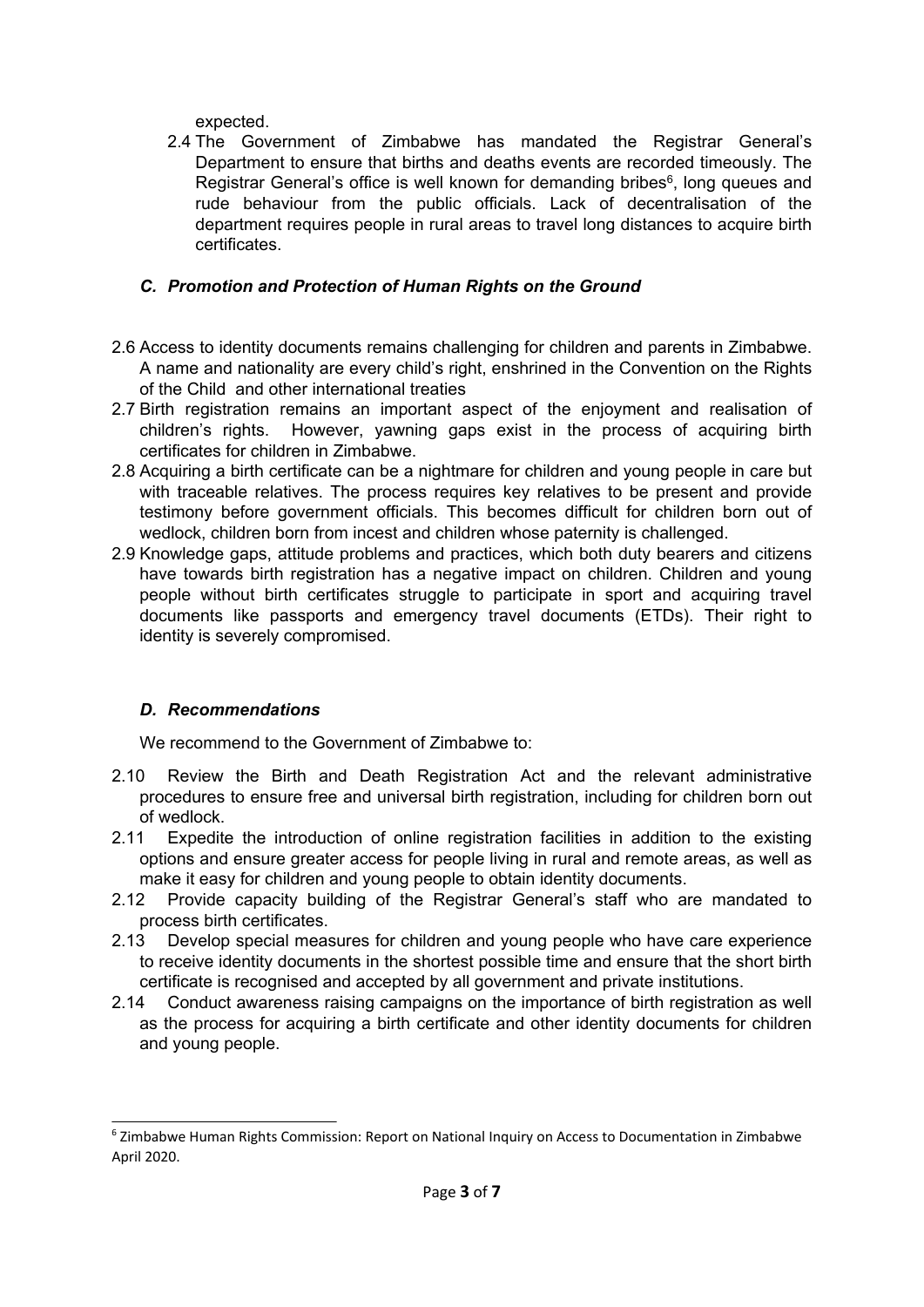#### **III. CHILDREN IN ALTERNATIVE CARE**

#### *A. Second-cycle UPR Recommendations*

3.1 During the second cycle, Serbia recommended the Government of Zimbabwe to "Develop <sup>a</sup> strategy or <sup>a</sup> national plan for the de-institutionalization of children from residential care institutions to foster families7". This recommendation received limited attention as the placement of children in institutions continued.

#### *B. Legal and Institutional Framework*

- 3.2 The Constitution of Zimbabwe<sup>8</sup> provides for the right to family and parental care, or to appropriate care when removed from the family environment.
- 3.3 The Children'<sup>s</sup> Act provides for "the establishment of children'<sup>s</sup> courts; to make provision for the protection, welfare and supervision of children and juveniles; to provide for the establishment, recognition and registration of certain institutions and institutes for the reception and custody of children and juveniles and for the treatment of children and juveniles after their reception in such institutions and institutes; to require the contribution by certain persons towards the maintenance of children and juveniles; to provide for the adoption of minors; and to provide for matters incidental to or connected with the foregoing9".
- 3.4 The alternative care situation has not seen much positive improvements, as the Children'<sup>s</sup> Act remains misaligned to the Constitution of Zimbabwe. Efforts to alignment though underway, has taken more time than expected.
- 3.5 The Government of Zimbabwe developed the National Residential Care Standards in 2002 and revised them in 2017. These provide standards of implementation for residential child-care facilities. In 2018, GoZ developed the National Foster Care Handbook that provides guidance in the implementation of foster care.
- 3.6 The National Orphan Care Policy of 2009 provides for the placement of children in alternative care through <sup>a</sup> six-tier system. These provisions though relevant have not been implemented.

#### *C. Promotion and Protection of Human Rights on the Ground*

- 3.7 The alternative care situation in Zimbabwe remains unchanged with very little progress made in responding to the situation of children in alternative care.
- 3.8 According to the National Foster Care Baseline study, the number of children in Foster Care is 512 $^{\rm 10}$ . The number of children in residential care is estimated at 4896 as at 2016<sup>11</sup>. However, based on the National Orphan Care Policy there are

<sup>9</sup> Children's Act [Chapter 5:06]. [Amended by Section 2 of Act 23 of 2001, with effect from 18th January, 2002.]

<sup>7</sup> Serbia Recommendation 131.109

<sup>8</sup> Constitution of Zimbabwe Amendment (No 20) ACT 2013; Section 81 subsection 1 (d)

 $^{10}$  National Foster Care Baseline Assessment Report. 2018. Ministry of Public Service, Labour and Social Welfare.

<sup>&</sup>lt;sup>11</sup> National Residential Care Baseline Assessment. 2014. Ministry of Public Service, Labour and Social Welfare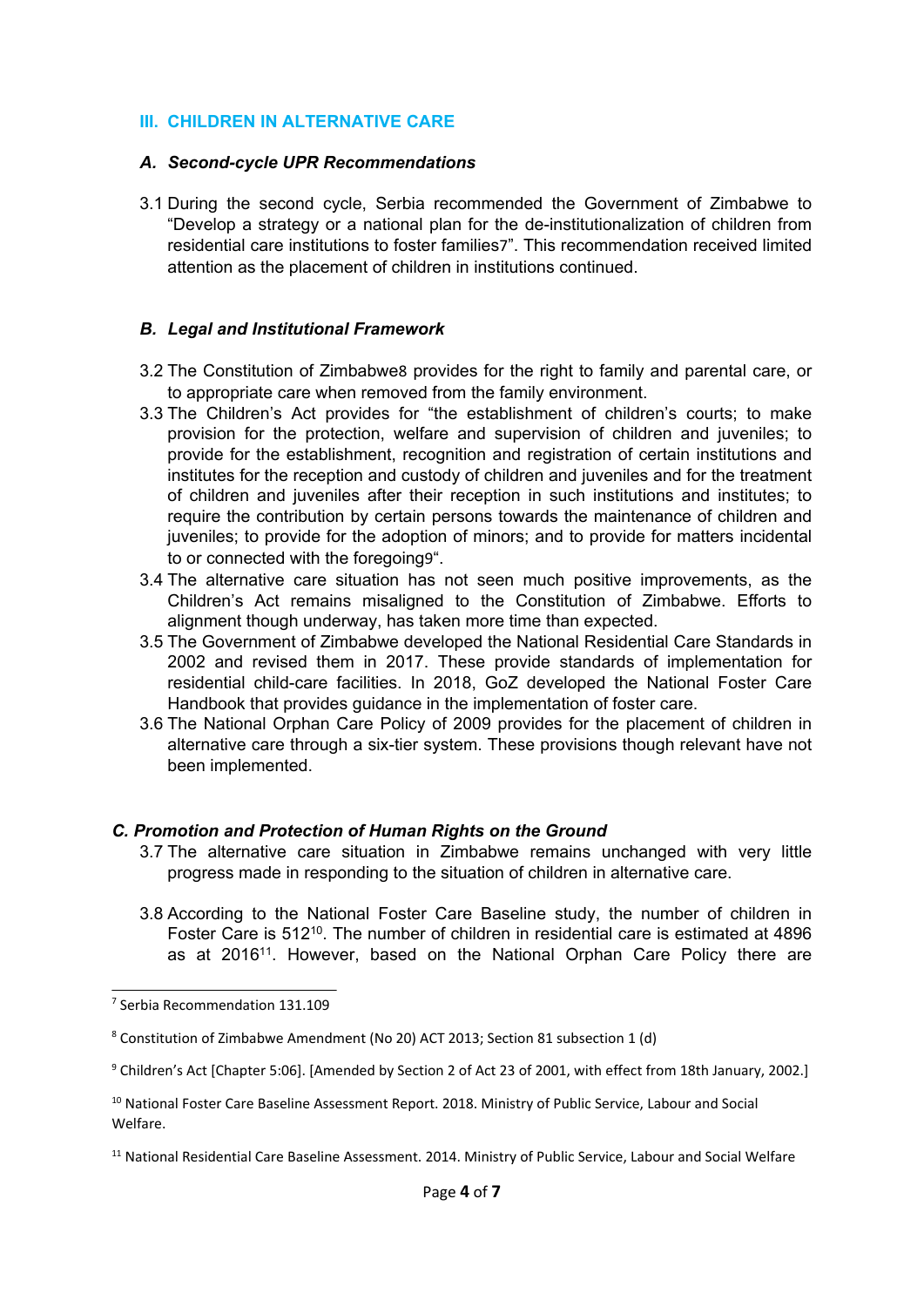supposed to be fewer children in residential care as compared with foster care.

- 3.9 Approved residential care service providers are entitled to child support grants and administrative grants. These are aimed at supporting the upkeep of the child and contribute towards the running of the facility. However, the provision of the support has been very erratic, and in most cases falls way below the minimum household threshold for consumption.
- 3.10 Government of Zimbabwe social workers are expected to conduct monthly monitoring visits to residential care facilities $^{\rm 12}.$  However, these have not been performed to satisfaction. Some facilities go for months without monitoring and support visits.
- 3.11 The state has expressed willingness to conduct family tracing and reunification. However, this has not been implemented at <sup>a</sup> large scale. Efforts towards this are largely supported by civil society organisations. The government is failing to take advantage of the fact that the majority of children in residential care can be reunified with parents or relatives.
- 3.12 The Government of Zimbabwe has not invested in family tracing and reunification of children with parents and relatives.

#### *D. Recommendations*

We recommend to the Government of Zimbabwe to:

- 3.13 Provide adequate human, financial and material resources towards the effective implementation of alternative care programmes in Zimbabwe in line with the provisions set out in the United Nations Convention on the Rights of the Child and the African Charter on the Rights and Welfare of the Child.
- 3.14 Develop and implement measures that provide support towards national gatekeeping efforts to reduce the number of children who end up in formal alternative care unnecessarily.
- 3.15 Develop <sup>a</sup> national Management Information System that provides real-time data on the situation of children in alternative care.
- 3.15 Strengthen measures aimed at domestication of the UN Guidelines for the Alternative Care of Children, relevant provisions of the United Nations Convention on the Rights of the Child, the African Charter on the Rights and Welfare of the Child and the 2019 UNGA Resolution on the Rights of the Child focused on children without parental care.

3.16 Provide adequate financial, human and material resources towards family tracing, reunification and monitoring of children.

# **IV. AFTER CARE**

# *A. Second Cycle UPR recommendations*

4.1 During the last review of Zimbabwe by the UPR Working Group, there were no specific recommendations focusing on children and young people leaving care.

#### *B. Legal and Institutional Framework*

 $^{12}$  National Residential Care Standards 2017: Standard 12. Ministry of Public Service, Labour and Socia Development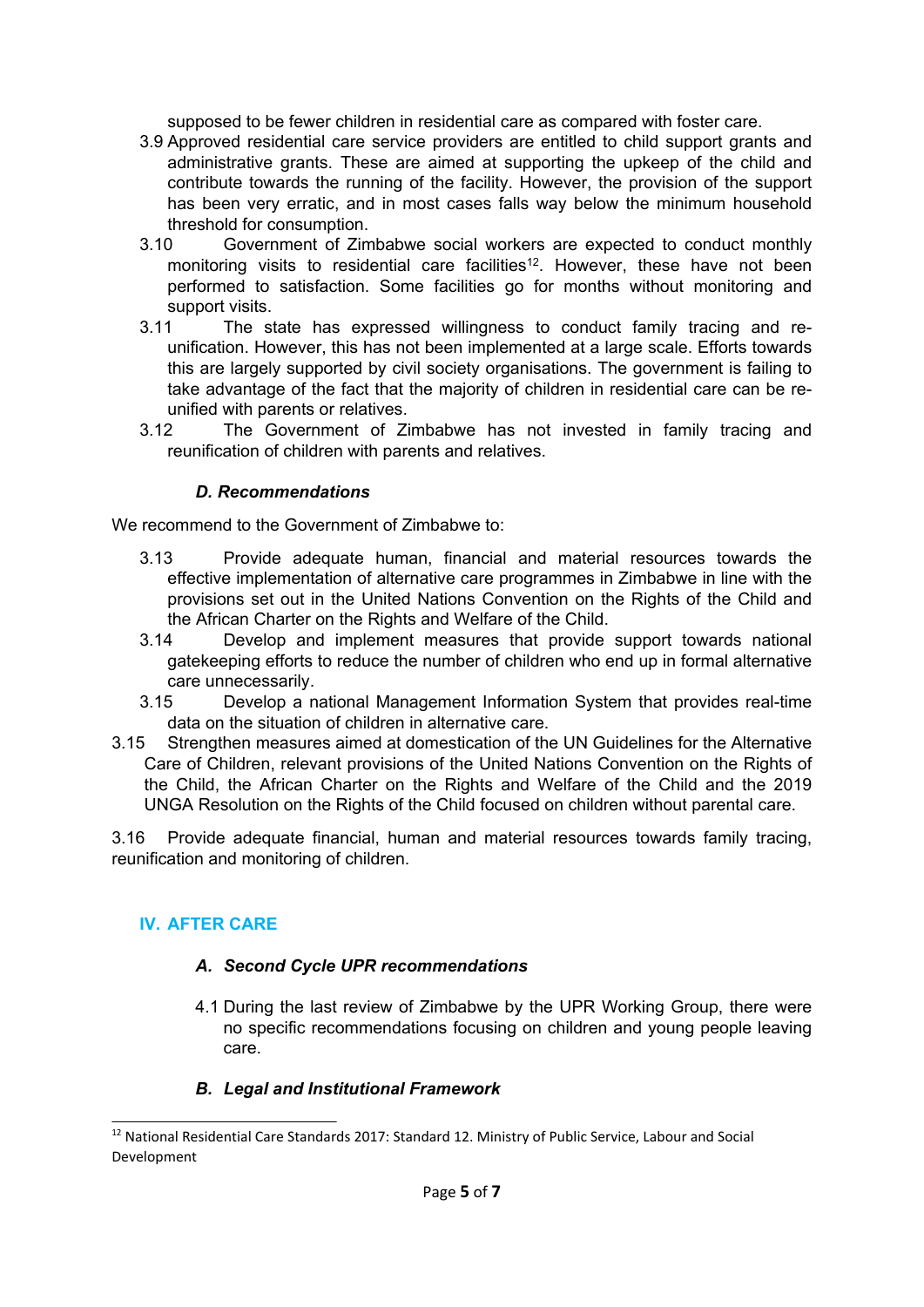- 4.2 The Constitution of Zimbabwe section 20.113 provides that the state and all institutions and agencies of government at every level must take reasonable measures to ensure that young people have access to education, representation, participation, and employment opportunities.
- 4.3 The Zimbabwe National Youth Policy<sup>14</sup> recognises orphans and vulnerable children including street children. However, the policy is not specific to cover children and young people with care experience.

# *C. Promotion and Protection of Human Rights on the Ground*

- 4.4 Young people who are discharged from foster care and residential child-care facilities face <sup>a</sup> plethora of challenges. The GoZ discharges young people upon attaining eighteen years of age<sup>15</sup>. Currently there is no support provided to care leavers.
- 4.5 Preparation for leaving care though clearly specified in the National Residential Care Standards<sup>16</sup> (Standard four), the discharge process has not been taking into consideration the rights of young people. The number of care leavers in not known as there are no efforts to document the situation of care leavers at national level.
- 4.6 The Government of Zimbabwe has not put in place measures to support young people in preparation for social integration. This has resulted in young people struggling to access jobs and other sources of livelihoods.
- 4.7 Emotional and psychological traumas that resulted in removal from the family environment are not addressed at the time of discharge as residential care facilities focus on the provision of shelter, food and education.
- 4.8 Once <sup>a</sup> young person is discharged, access to education, shelter and health are inaccessible as one is expected to provide themselves. Without support from government, young people leaving residential care and foster care are left in poverty, homeless and resort to criminal activities for survival.

#### *D. Recommendations*

We recommend the Government of Zimbabwe to:

4.9 Develop and implement multi-sectoral policies and programmes that respond to preparation for leaving care and after care as recommended by the UN Guidelines for the Alternative Care of Children.

<sup>&</sup>lt;sup>13</sup> Constitution of Zimbabwe Amendment (No 20) Act 2013

<sup>&</sup>lt;sup>14</sup> The Zimbabwe National Youth Policy 2020 - 2025 MINISTRY OF YOUTH, SPORT, ARTS AND RECREATION

<sup>&</sup>lt;sup>15</sup> National Residential Care Standards 2017. Ministry of Public Service, Labour and Social Development

<sup>&</sup>lt;sup>16</sup> National Residential Care Standards 2017. Ministry of Public Service, Labour and Social Development